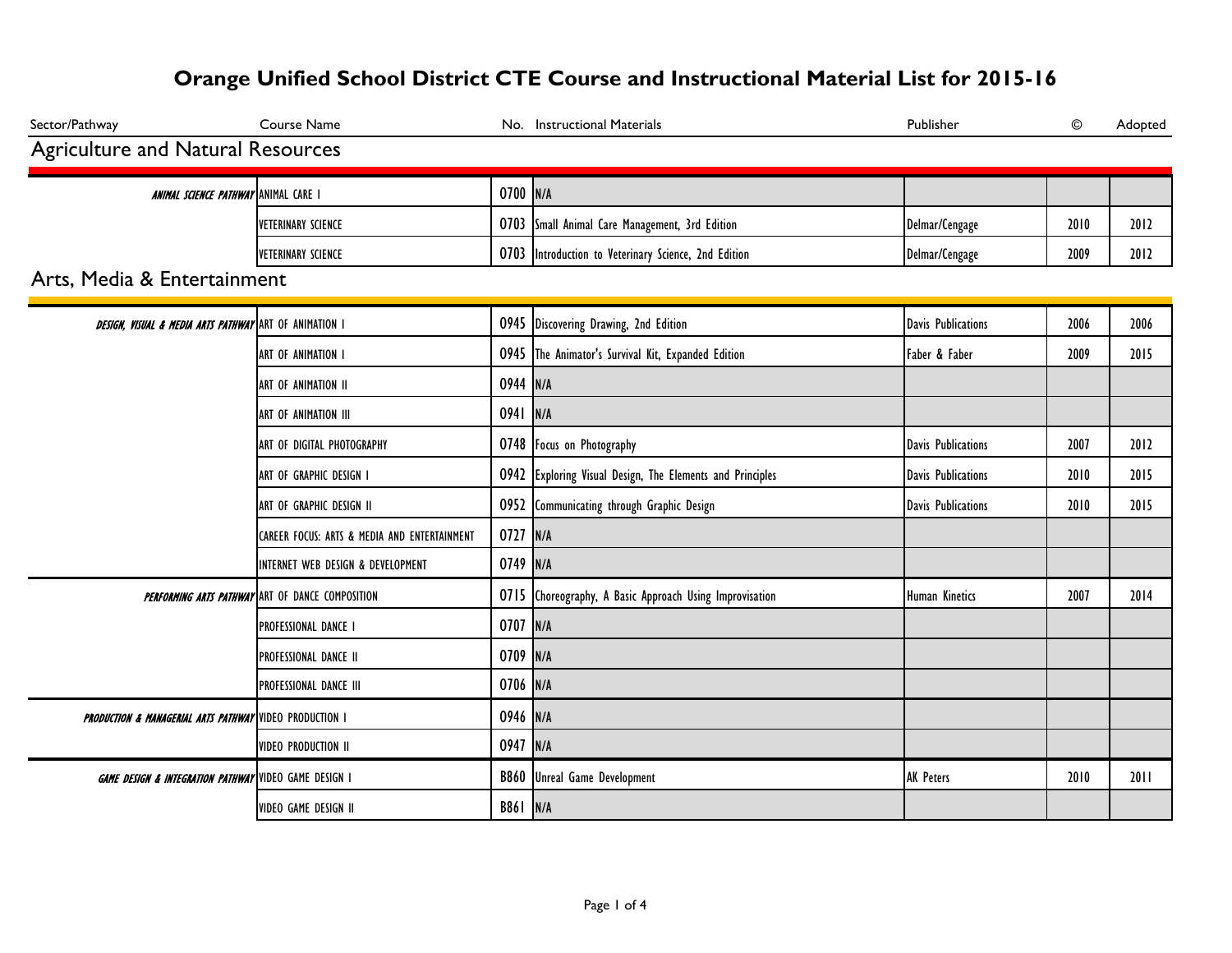| Sector/Pathway                                            | Course Name                                                        |          | No. Instructional Materials                        | Publisher                | $\circledcirc$ | Adopted |  |
|-----------------------------------------------------------|--------------------------------------------------------------------|----------|----------------------------------------------------|--------------------------|----------------|---------|--|
| <b>Business and Finance</b>                               |                                                                    |          |                                                    |                          |                |         |  |
|                                                           | <b>FINANCIAL SERVICES PATHWAY BUSINESS ECONOMICS &amp; FINANCE</b> |          | 0730 Business Finance, 1st Edition                 | Southwestern/Cengage     | 2008           | 2012    |  |
| INTERNATIONAL BUSINESS PATHWAY GLOBAL MARKETING           |                                                                    |          | 0628 Kiss, Bow, or Shake Hands, 2nd Edition        | Adams Media              | 2006           | 2008    |  |
| INTERNATIONAL BUSINESS PATHWAY INTERNATIONAL BUSINESS     |                                                                    |          | 0627 International Business, 3rd Edition           | Southwestern/Cengage     | 2006           | 2008    |  |
| <b>BUSINESS MANAGEMENT PATHWAY BUSINESS OFFICE SKILLS</b> |                                                                    |          | 0741 none listed                                   |                          |                |         |  |
|                                                           | <b>PRINCIPLES OF BUSINESS</b>                                      |          | 0824 Principles of Business, 8th Edition           | NGL/Cengage Learning     | 2012           | 2015    |  |
|                                                           | TECHNOLOGY CERTIFICATION FOR BUSINESS                              |          | 0630 Certification Prep Set: Microsoft Office 2013 | Goodheart-Willcox        | 2016           | 2015    |  |
|                                                           | <b>CAREER FOCUS: BUSINESS</b>                                      |          | 0726 Principles of Business, 8th Edition           | NGL/Cengage Learning     | 2012           | 2015    |  |
|                                                           | <b>PROFESSIONAL INTERNSHIP</b>                                     |          | 0745 Discovering Careers                           | <b>Goodheart-Willcox</b> | 2014           | 2014    |  |
| Education, Child Development & Family Services            |                                                                    |          |                                                    |                          |                |         |  |
|                                                           |                                                                    |          |                                                    |                          |                |         |  |
| CHILD DEVELOPMENT PATHWAY CHILD DEVELOPMENT               |                                                                    |          | 0751 Lifespan Development                          | Goodheart-Willcox        | 2014           | 2015    |  |
|                                                           | <b>EARLY CHILDHOOD EDUCATION I</b>                                 |          | 0750 Fundamentals of Early Childhood Education, 7e | Pearson Learning         | 2014           | 2015    |  |
|                                                           | EDUCATION PATHWAY CAREERS IN EDUCATION I                           |          | 0721 Teaching                                      | Goodheart-Willcox        | 2010           | 2015    |  |
|                                                           | <b>CAREERS IN EDUCATION II</b>                                     |          | 0723 Paraprofessionals in the Classroom, 2e        | Pearson Learning         | 2006           | 2010    |  |
| <b>Engineering &amp; Architecture</b>                     |                                                                    |          |                                                    |                          |                |         |  |
| ARCHITECTURAL DESIGN PATHWAY 3-D DRAFTING AND DESIGN      |                                                                    | 0763 N/A |                                                    |                          |                |         |  |
|                                                           | CAD - COMPUTER AIDED DESIGN                                        | 0762 N/A |                                                    |                          |                |         |  |
|                                                           | <b>PRE-ENGINEERING AND DESIGN</b>                                  |          | 0738 Engineering Fundamentals                      | Goodheart-Willcox        | 2014           | 2015    |  |
| Fashion & Interior Design                                 |                                                                    |          |                                                    |                          |                |         |  |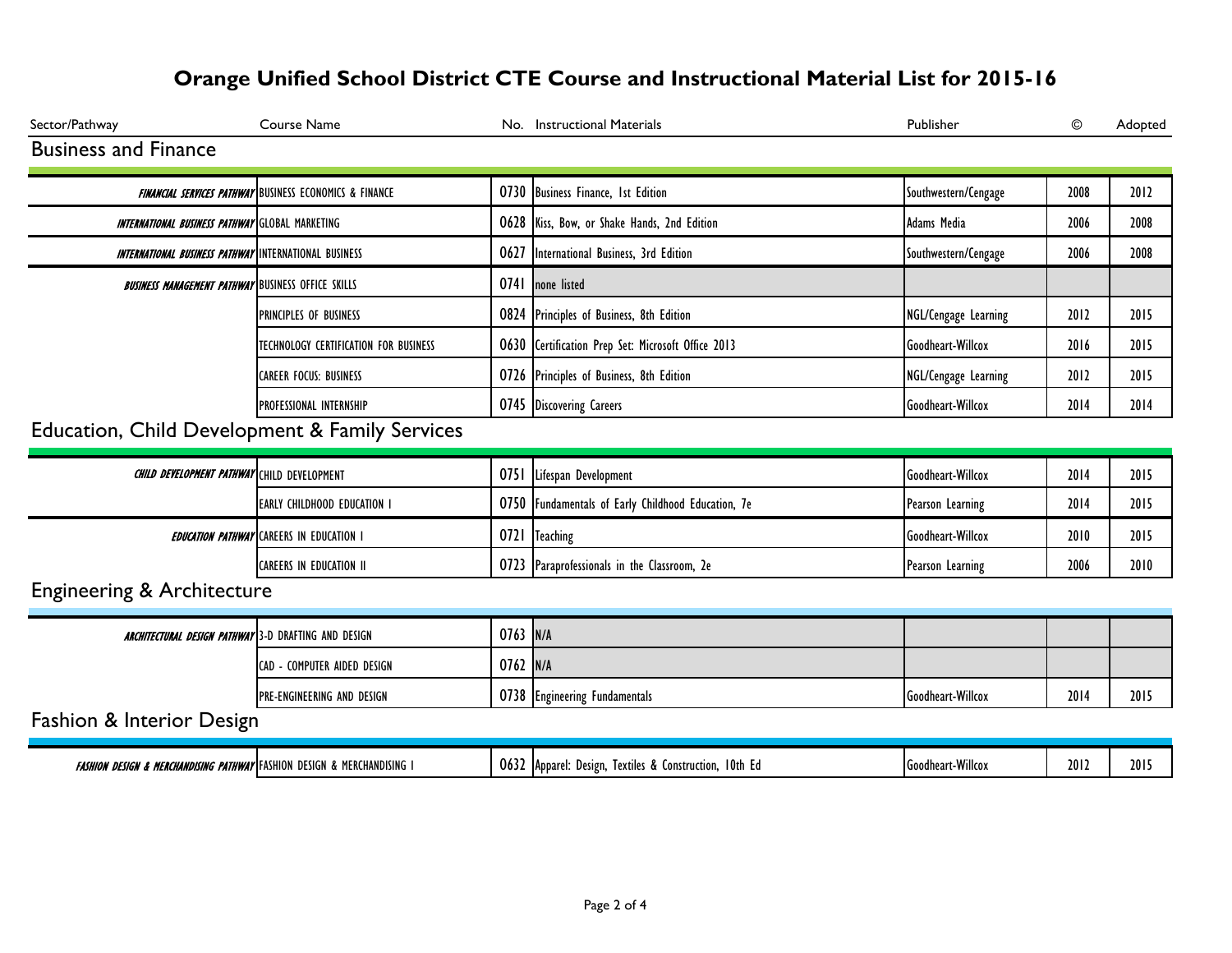| Sector/Pathway                                                                 | Course Name                                |          | No. Instructional Materials                               | Publisher             | ©    | Adopted |  |
|--------------------------------------------------------------------------------|--------------------------------------------|----------|-----------------------------------------------------------|-----------------------|------|---------|--|
| Health Science and Medical Technology                                          |                                            |          |                                                           |                       |      |         |  |
|                                                                                | PATIENT CARE PATHWAY CAREER FOCUS: MEDICAL | 0728 N/A |                                                           |                       |      |         |  |
|                                                                                | HOSPITAL OCCUPATIONS INTERNSHIP            |          | 0777 Health Careers Today, 3rd Edition                    | <b>Elsevier/Mosby</b> | 2003 | 2005    |  |
|                                                                                | MEDICAL CORE I                             |          | 0806 Health Care Science Technology                       | McGraw-Hill           | 2013 | 2015    |  |
|                                                                                | MEDICAL CORE II                            |          | 0807 Health Care Science Technology                       | McGraw-Hill           | 2013 | 2015    |  |
|                                                                                | <b>SPORTS MEDICINE I</b>                   |          | 0803 Hole's Essentials of Human Anatomy & Physiology, 10e | Glencoe/McGraw-Hill   | 2008 | 2007    |  |
|                                                                                | SPORTS MEDICINE II                         | 0804 N/A |                                                           |                       |      |         |  |
| HEALTHCARE ADMINISTRATIVE SERVICES PATHWAY MEDICAL TERMINOLOGY & HUMAN ANATOMY |                                            |          | 0765 Medical Terminology for Health Professions, 7e       | Cengage Learning      | 2013 | 2015    |  |
|                                                                                | <b>BODY SYSTEMS &amp; DISORDERS</b>        |          | 0614 Human Diseases                                       | Cengage Learning      | 2015 | 2015    |  |
| Hospitality, Tourism & Recreation                                              |                                            |          |                                                           |                       |      |         |  |
| <b>FOOD SERVICE AND HOSPITALITY PATHWAY</b> CULINARY ARTS I                    |                                            | 0631     | Introduction to Culinary Arts                             | Pearson Learning      | 2007 | 2012    |  |
|                                                                                | <b>CULINARY ARTS II</b>                    |          | 0633 Introduction to Culinary Arts                        | Pearson Learning      | 2007 | 2012    |  |
|                                                                                | <b>EVENT CATERING I</b>                    |          | 0613 Culinary Essentials                                  | McGraw-Hill Education | 2010 | 2015    |  |
|                                                                                | PRINCIPLES OF BAKING I                     | 0637 N/A |                                                           |                       |      |         |  |
|                                                                                | SPECIALTY FOODS                            | 0636 N/A |                                                           |                       |      |         |  |
| Information & Communications Technologies                                      |                                            |          |                                                           |                       |      |         |  |
| SOFTWARE & SYSTEMS DEVELOPMENT PATHWAY ROBOTICS I                              |                                            | 0716 N/A |                                                           |                       |      |         |  |
|                                                                                | <b>ROBOTICS II</b>                         | 0717 N/A |                                                           |                       |      |         |  |
|                                                                                | <b>EXPLORING COMPUTER SCIENCE</b>          |          | 0651 http://www.exploringcs.org/curriculum                | Free Download         | N/A  | N/A     |  |
|                                                                                | MOUSE/TECH SQUAD / C-STEM                  |          | 0650 C-STEM Books Special Order from UC Davis             | UC Davis C-STEM       | N/A  | N/A     |  |
| INFORMATION SUPPORT & SERVICES PATHWAY ICT ESSENTIALS I                        |                                            |          | 0608   A+ Guide to Managing & Maintaining Your PC         | Cengage Learning      | 2014 | 2015    |  |
|                                                                                | ICT ESSENTIALS II                          |          | 0609 A+ Guide to Managing & Maintaining Your PC           | Cengage Learning      | 2014 | 2015    |  |